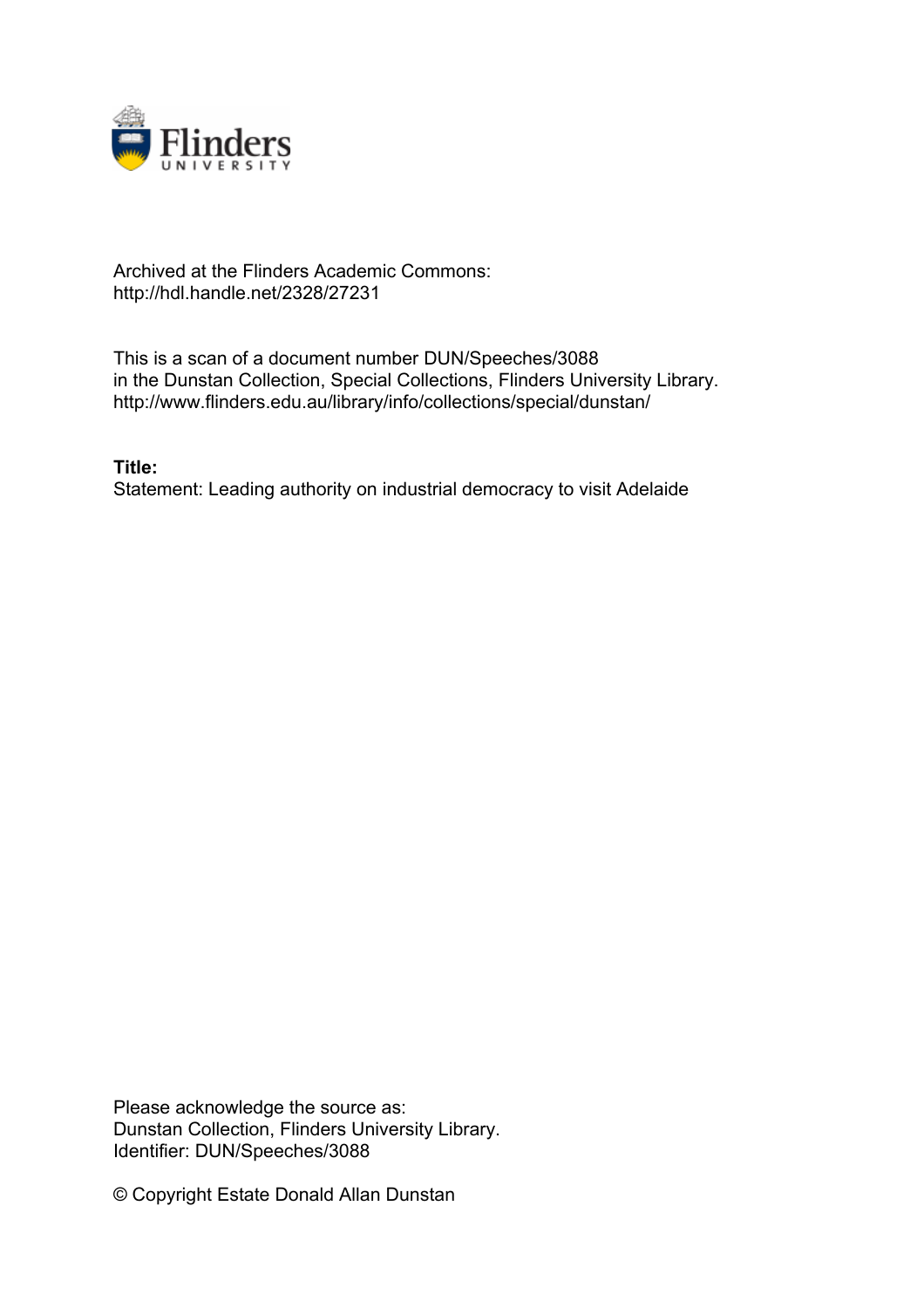3088 109



STATEMENT

**from the Premier** 

Date September 19, 1976 State Administration Centre. **Embargo <sup>4</sup> • 0C?...P.<sup>f</sup>**

**Victoria Square, Adelaide, 7! South Australia 5001 227 2688** 

## LEADING AUTHORITY ON INDUSTRIAL DEMOCRACY TO VISIT ADELAIDE

One of Europe's leading authorities on worker participation will visit Adelaide next month.

**M r . Peh r Gyllenhammar , Presiden t of A.B . Volvo , wil l come to Adelaid e on ^^Dctobe r 23 as part of his Australia n tour .** 

**Announcin g Mr . Gyllenhammar <sup>1</sup> s visit the Premier , Mr . Dunstan , said the Volv o work s in Sweden had pioneere d new style s of wor k organisatio n and worke r participatio n in management .** 

"Volvo have been adventurous and successful in their attempts to improve working conditions in car factories and other parts of their manufacturing **organisation" , the Premie r said .** 

"They have made a major contribution to the world's knowledge of worker **participatio n techniques" .** 

 $M$ r. Dunstan said Volvo had backed their philosophy with millions of dollars **by producing new factory designs, of which their plant at Kalmar was the ^os t recen t example .** 

At the Kalmar plant cars are manufactured without a traditional assembly line and groups of workers are able to vary their jobs and working pace to suit **themselves .** 

When the Kalmar factory was being planned, Volvo said their objective was "to find a way to create a workplace which met the needs of the modern **workin g man wh o had a sense of purpos e and satisfactio n about his daily**  work and to attain this goal without an adverse effect on productivity".

While he is in Adelaide Mr. Gyllenhammar, 41, will have talks with the **Premie r and wil l addres s a luncheo n meetin g of busines s and trad e union**  leaders from the motor industry. He will be a guest speaker at a symposium **on industria l democrac y attende d by peopl e from ali section s of industry .**